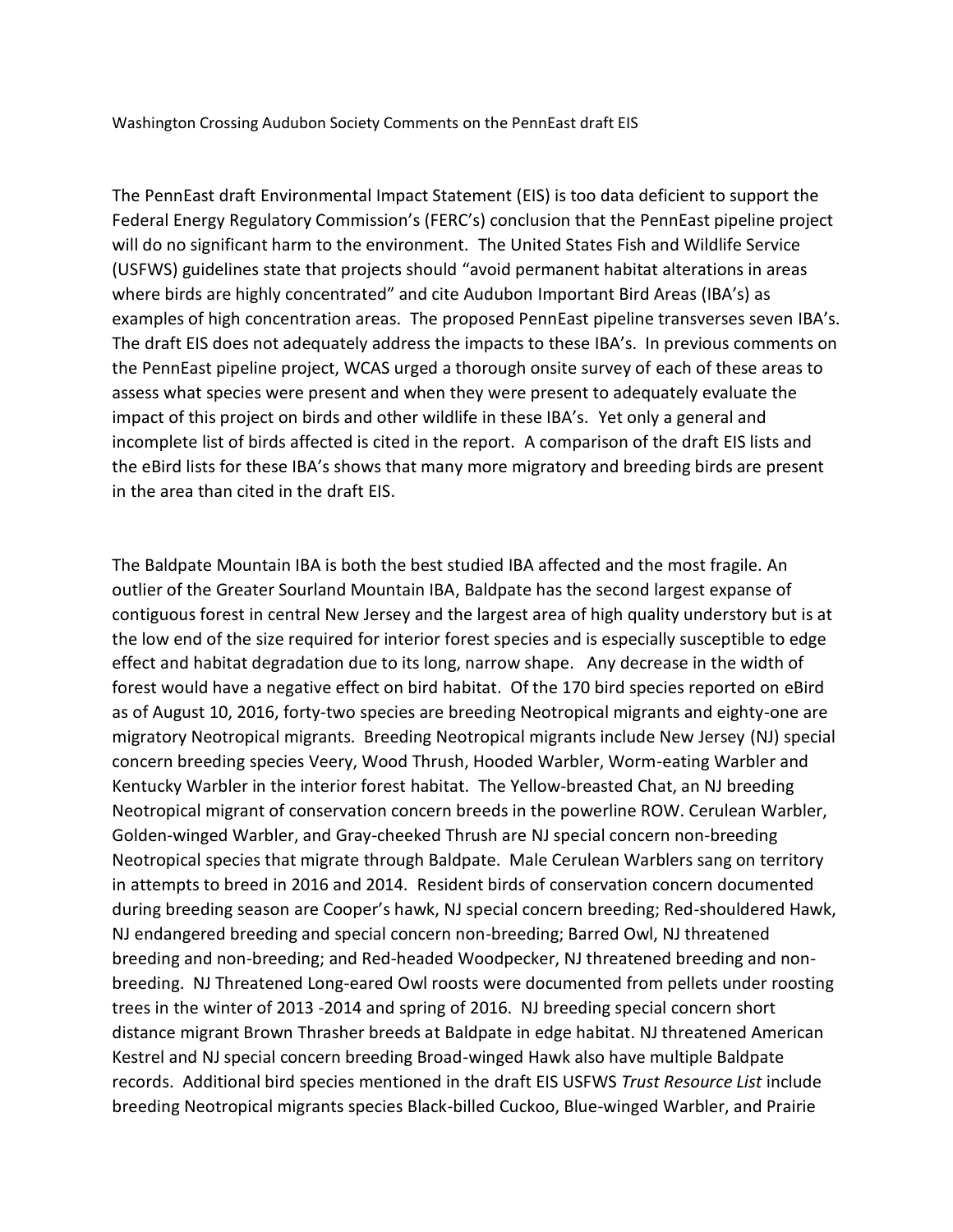Warbler, which breed in edge habitats at Baldpate; Louisiana Waterthrush, which breeds in the maze of small streams on the north side of Baldpate and along the adjacent Fiddler's and Moore's creeks; the Neotropical migrating species Canada Warbler; and short-term migrant and winter resident Fox Sparrow. Additional Audubon/ABC Watchlist 2014 species that migrate through Baldpate are Prothonotary and Connecticut Warblers. The eBird list contain many more species than are listed in the draft EIS.

WCAS has conducted breeding studies on Baldpate. A census of singing males from 2008 to 2016 shows the highest documented density of breeding Neotropical migrants in New Jersey. With contiguous forest and four areas of high quality spicebush understory, Baldpate is saturated with breeding Neotropical birds. The five interior forest breeding species that are designated New Jersey species of conservation concern need a healthy understory to successfully breed. At Baldpate Hooded Warblers and Wood Thrush breed in the shrub layer, Veeries and Kentucky Warblers nest on or near the ground in dense scrub, and Worm-eating Warblers nest on or near the ground in dense scrub on a slope. Graph #1 & #2 show the number of breeding territories for these species along approximately eight mile of trails sampled in two routes. If the PennEast pipeline is built, one area of high quality Spicebush understory would be converted from interior forest habitat to edge habitat. In the first .5 mile along the White Trail from the Pleasant Valley parking lot, eight Wood Thrush territories, three Veery territories and one Hooded Warbler territory would be affected by the pipeline construction. The Wood Thrush is singled out in the State *of the Birds 2016* report as one of the species in steepest decline in North America. A loss of eight breeding territories is a clear violation of USFWS guidelines. Other forest interior specialist that nest at Baldpate are the canopy nesting Yellow-throated Vireo, Scarlet Tanager, and Eastern Wood Peewee. Table #1 shows the interior forest breeding Neotropical migrants found at Baldpate. Table #2 shows all breeding Neotropical species at Baldpate, including edge breeding bird and birds that breed both on the edge and in forest gaps with denser understory. Contiguous forest with healthy understory is rare in central New Jersey due to destruction of the understory in most areas by overabundant white-tailed deer. Since breeding territories in suitable habitat in the Sourland Mountain IBA are already taken and other areas surrounding Baldpate are too small or too degraded to support these species, there is no place for these birds to establish breeding territories if the Baldpate territories are lost or degraded.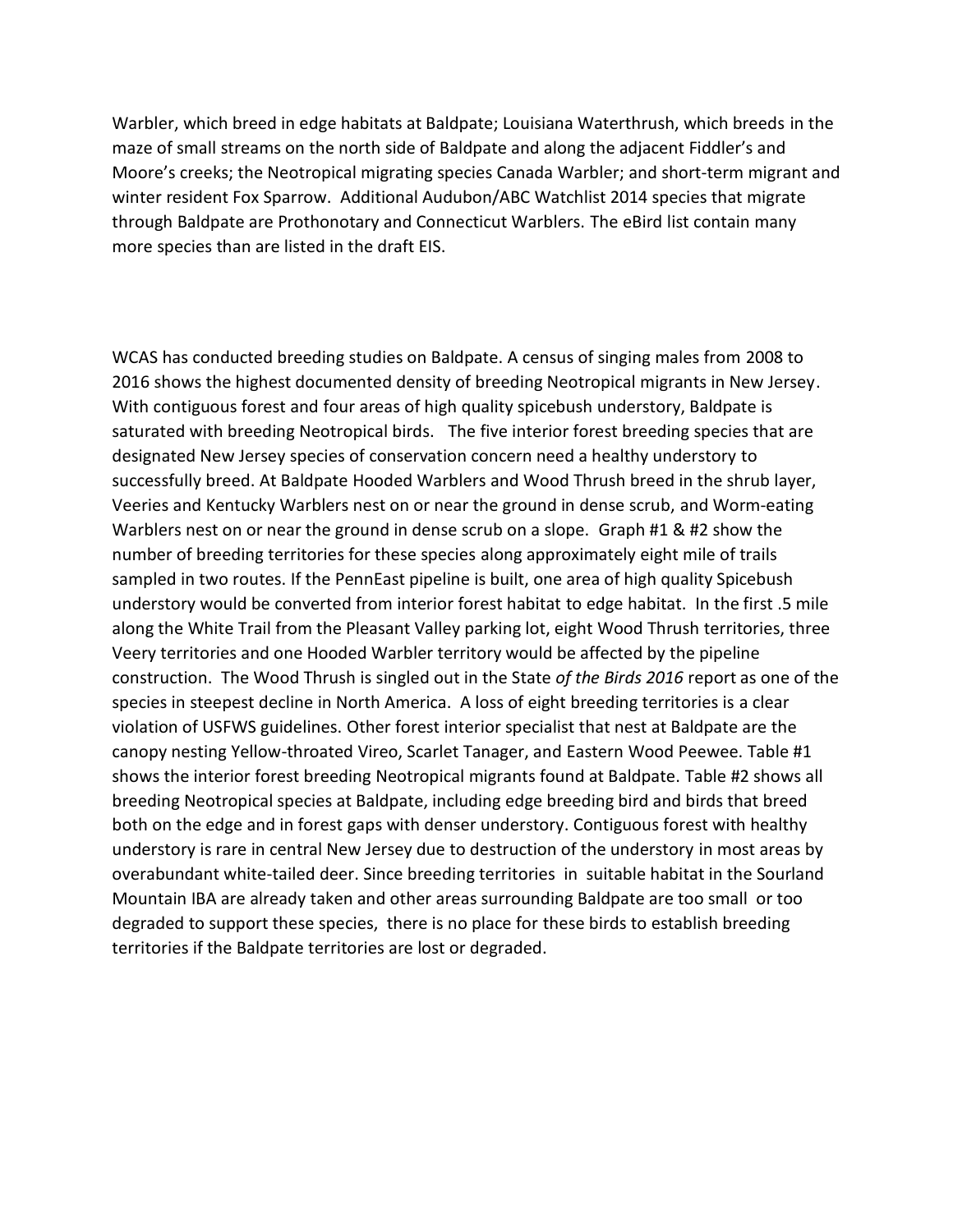

Graph #1: Number of Wood Thrush and Veery breeding territories 2008-2016.



Graph #2: Number of Hooded, Worm-eating, and Kentucky Warblers breeding territories 2008-2016

Note: Graphs show number of breeding territories along two routes from 2008 to 2016. Each route was appraised six times per breeding season.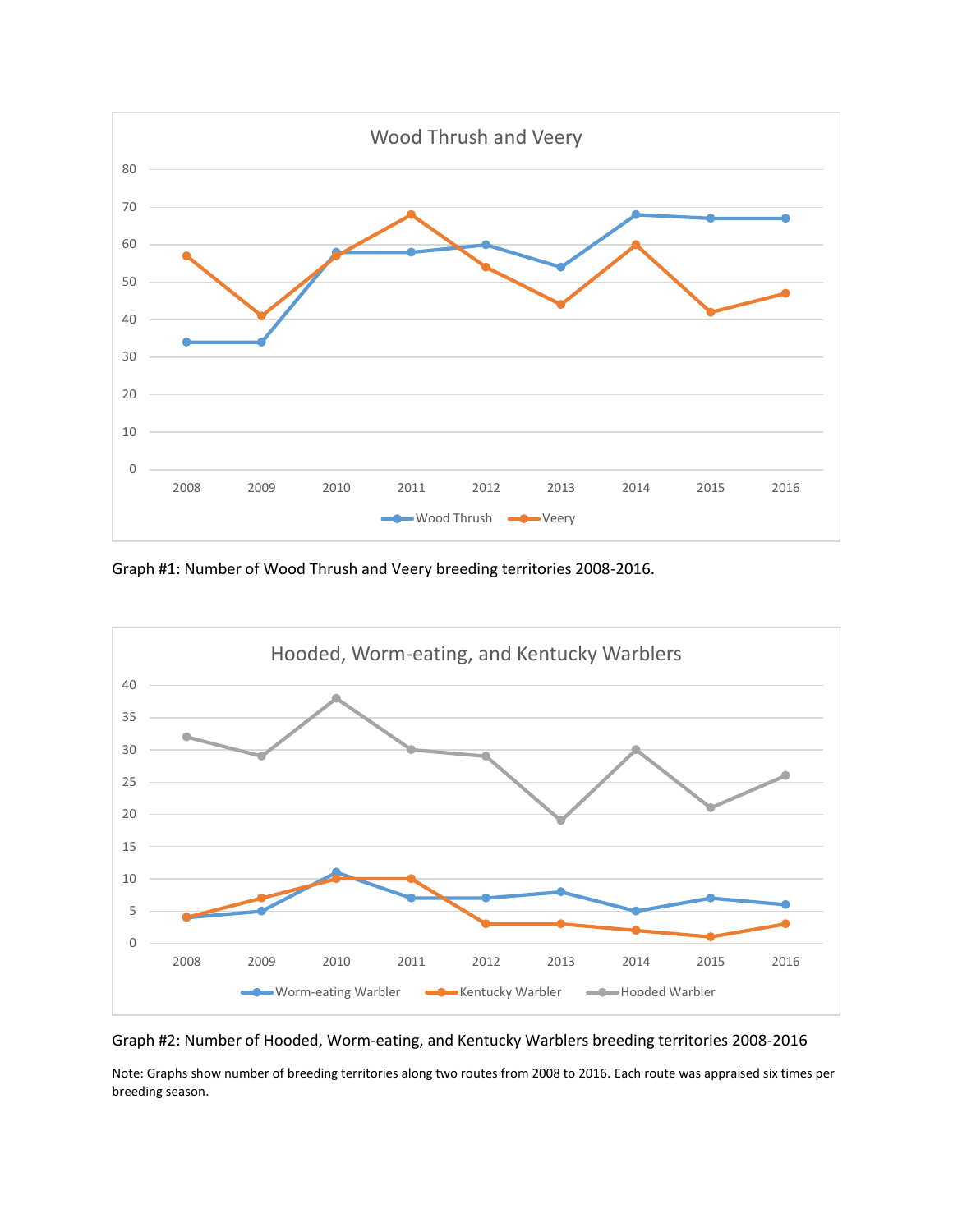2008-2016 breeding study Baldpate Route #1: Straight trail from Pleasant Valley parking lot to connector trail to North-east paths. Return to White Trail. Ridge Trail (White Trail) from Pleasant Valley Road parking lot to intersection at low point in the trail. Right trail to connector trail to power line. Return to Ridge Trail. Ridge Trail to old logging trail /horse trail going from tenant farm to power line & return by Northwest Trail (new white trail 2008); Red Trail (North-west loop); return on Ridge Trail (White Trail) from pine windrow to parking lot. Approximately 6 miles loop including three high quality spicebush thicket areas.

2008-2016 breeding study Baldpate Route #2: Summit Trail from Fiddler's Creek parking lot; loop around summit; return by road. Approximately 2.3 miles loop including high quality spicebush thicket adjacent to trail and road.

| <b>Species</b>               | 2008           | 2009           | 2010 | 2011           | 2012           | 2013 | 2014           | 2015 | 2016 |
|------------------------------|----------------|----------------|------|----------------|----------------|------|----------------|------|------|
| Yellow-billed Cuckoo         | $\overline{2}$ | 1              | 1    |                | 1              | 0    |                | 1    | 1    |
| Eastern Wood-Pewee           | 32             | 16             | 27   | 33             | 28             | 18   | 18             | 13   | 16   |
| Great-crested Flycatcher     | $\overline{2}$ | 3              | 1    | 1              | $\overline{2}$ | 0    | 1              | 0    | 3    |
| Red-eyed Vireo               | 14             | 10             | 18   | 21             | 17             | 27   | 24             | 12   | 16   |
| <b>Yellow-throated Vireo</b> | 1              | 4              | 6    | $\overline{2}$ | 7              | 5    | 4              | 7    | 14   |
| Wood Thrush                  | 34             | 34             | 58   | 58             | 60             | 54   | 68             | 67   | 67   |
| Veery                        | 57             | 41             | 57   | 68             | 54             | 44   | 60             | 42   | 47   |
| Worm-eating Warbler          | 4              | 5              | 11   | 7              | 7              | 8    | 5              | 7    | 6    |
| Black-and-white              |                |                |      |                |                |      |                |      |      |
| Warbler                      | 5              | 6              | 9    | 14             | 16             | 14   | 17             | 27   | 13   |
| American Redstart            | $\overline{2}$ | $\overline{2}$ | 4    | 5              | 5              | 6    | 8              | 10   | 7    |
| Ovenbird                     | 107            | 116            | 130  | 133            | 115            | 129  | 132            | 130  | 168  |
| Louisiana Waterthrush        |                |                |      |                | 1              | 1    | 1              | 1    | 1    |
| Kentucky Warbler             | 4              | 7              | 10   | 10             | 3              | 3    | $\overline{2}$ | 1    | 3    |
| Hooded warbler               | 32             | 29             | 38   | 30             | 29             | 19   | 30             | 21   | 26   |
| Scarlet Tanager              | 15             | 15             | 24   | 29             | 26             | 25   | 32             | 17   | 27   |

Table #1: Number of Territories of Interior Forest Breeding Neotropical Migrants at Baldpate

Note: Louisiana Waterthrushes nest earlier than most other species and have a specialized habitat within the forest. They were censused separately.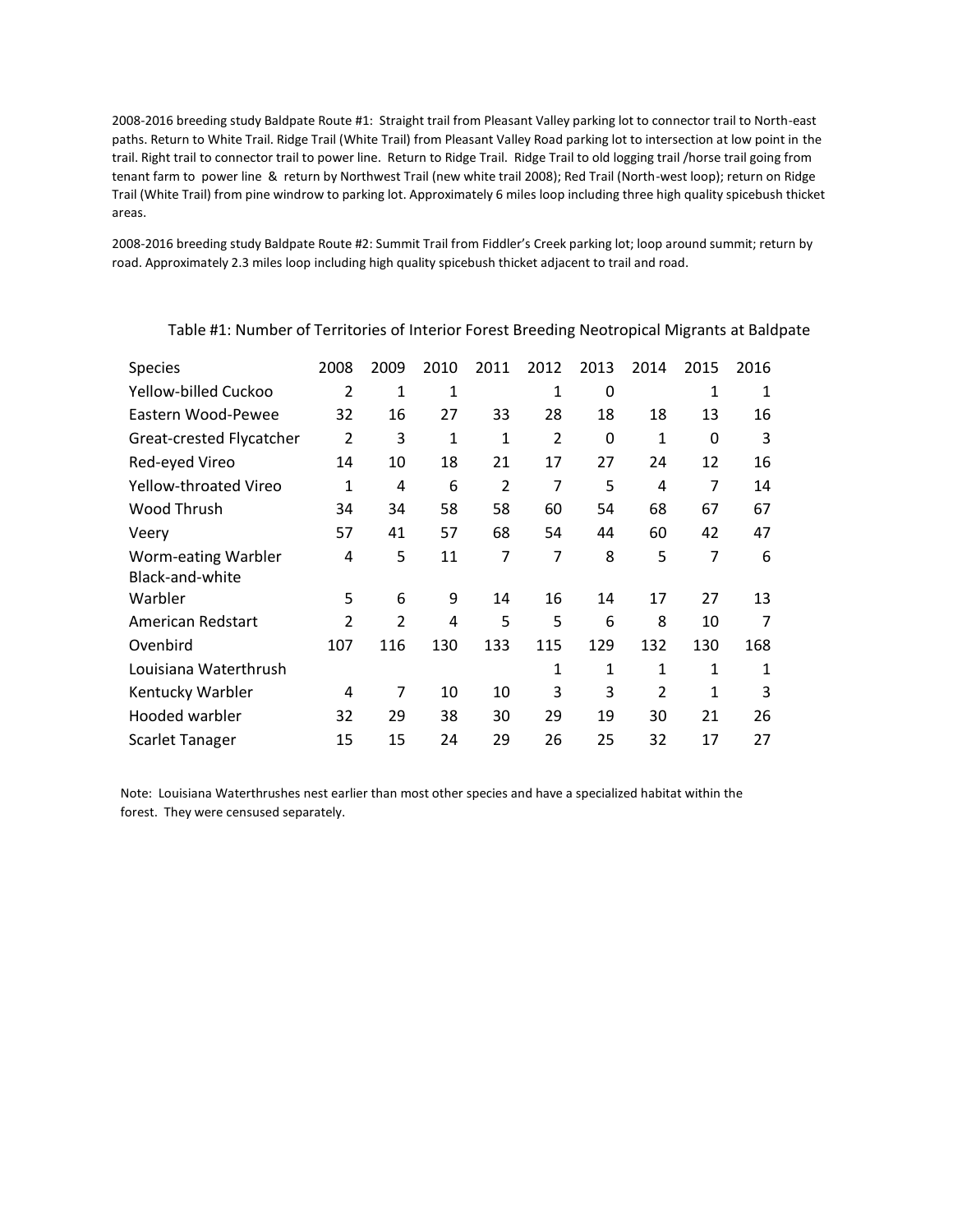| Species                      | 2008           | 2009           | 2010           | 2011           | 2012           | 2013           | 2014           | 2015           | 2016           |
|------------------------------|----------------|----------------|----------------|----------------|----------------|----------------|----------------|----------------|----------------|
| Yellow-billed Cuckoo         | $\overline{2}$ | $\mathbf{1}$   | $\mathbf{1}$   |                | $\mathbf{1}$   | 0              |                | $\mathbf 1$    | 1              |
| <b>Chimney Swift</b>         |                |                |                |                |                |                |                | $\mathbf{1}$   | $\overline{2}$ |
| Eastern Wood-Pewee           | 32             | 16             | 27             | 33             | 28             | 18             | 18             | 13             | 16             |
| Eastern Phoebe               | $\overline{2}$ | $\mathbf{1}$   | $\mathbf{1}$   | $\mathbf{1}$   | $\overline{2}$ | $\mathbf{1}$   | $\mathbf{1}$   | $\mathbf{1}$   | $\mathbf{1}$   |
| Great-crested                |                |                |                |                |                |                |                |                |                |
| Flycatcher                   | $\overline{2}$ | 3              | $\mathbf{1}$   | $\mathbf 1$    | $\overline{2}$ | 0              | $\mathbf{1}$   | 0              | 3              |
| Red-eyed Vireo               | 14             | 10             | 18             | 21             | 17             | 27             | 24             | 12             | 16             |
| White-eyed Vireo             | 3              | $\overline{2}$ | $\mathbf{1}$   | 10             | 5              | $\overline{2}$ | 5              | 4              | 6              |
| Yellow-throated Vireo        | $\mathbf{1}$   | 4              | 6              | $\overline{2}$ | $\overline{7}$ | 5              | 4              | $\overline{7}$ | 14             |
| House Wren                   | $\mathbf{1}$   | $\mathbf{1}$   | $\mathbf{1}$   |                | $\overline{2}$ | 3              | $\mathbf{1}$   | 4              | $\overline{2}$ |
| <b>Blue-gray Gnatcatcher</b> |                | $\overline{2}$ |                | $\mathbf 1$    | $\overline{2}$ | $\mathbf 0$    | 3              | $\overline{2}$ | $\overline{2}$ |
| Wood Thrush                  | 34             | 34             | 58             | 58             | 60             | 54             | 68             | 67             | 67             |
| Veery                        | 57             | 41             | 57             | 68             | 54             | 44             | 60             | 42             | 47             |
| <b>Gray Catbird</b>          | 32             | 23             | 45             | 53             | 53             | 46             | 61             | 37             | 58             |
| <b>Blue-winged Warbler</b>   | $\overline{7}$ | 3              | 8              | 12             | 8              | 11             | 5              | 14             | 10             |
| <b>Yellow Warbler</b>        | 4              | 3              | 5              | 8              | 8              | 8              | 5              | 3              | 8              |
| Chestnut-sided Warbler       | 10             | 8              | $\overline{7}$ | 14             | 10             | 7              | 10             | 11             | 10             |
| Prairie Warbler              | 3              | $\overline{2}$ | $\overline{2}$ | $\mathbf{1}$   | 0              | 3              | $\overline{2}$ | $\overline{2}$ | 3              |
| Pine Warbler                 | $\mathbf{1}$   | $\mathbf{1}$   | $\mathbf{1}$   | $\mathbf{1}$   | $\mathbf{1}$   | $\mathbf{1}$   | $\mathbf{1}$   | $\mathbf{1}$   | $\mathbf{1}$   |
| Worm-eating Warbler          | 4              | 5              | 11             | 7              | 7              | 8              | 5              | $\overline{7}$ | 6              |
| Black-and-white              |                |                |                |                |                |                |                |                |                |
| Warbler                      | 5              | 6              | 9              | 14             | 16             | 14             | 17             | 27             | 13             |
| American Redstart            | $\overline{2}$ | $\overline{2}$ | 4              | 5              | 5              | 6              | 8              | 10             | 7              |
| Ovenbird                     | 107            | 116            | 130            | 133            | 115            | 129            | 132            | 130            | 168            |
| Louisiana Waterthrush        |                |                |                |                | $\mathbf{1}$   | $\mathbf{1}$   | $\mathbf{1}$   | $\mathbf 1$    | 1              |
| Kentucky Warbler             | 4              | $\overline{7}$ | 10             | 10             | 3              | 3              | $\overline{2}$ | $\mathbf{1}$   | 3              |
| Common Yellowthroat          | 58             | 30             | 40             | 70             | 51             | 51             | 50             | 68             | 68             |
| Hooded warbler               | 32             | 29             | 38             | 30             | 29             | 19             | 30             | 21             | 26             |
| Yellow-breasted Chat         |                | $\mathbf{1}$   |                |                |                |                |                | 0              | $\mathbf 0$    |
| <b>Summer Tanager</b>        |                |                |                |                | $\mathbf{1}$   | $\mathbf{1}$   | $\mathbf{1}$   | $\mathbf{1}$   | $\mathbf{1}$   |
| <b>Scarlet Tanager</b>       | 15             | 15             | 24             | 29             | 26             | 25             | 32             | 17             | 27             |
| Rose-breasted                |                |                |                |                |                |                |                |                |                |
| Grosbeak                     |                | 5              | 4              | 4              | $\overline{7}$ | 8              | 11             | 12             | 8              |
| Indigo Bunting               | 10             | 9              | 17             | 16             | 21             | 14             | 6              | 9              | 12             |
| <b>Baltimore Oriole</b>      | $\overline{7}$ | 8              | 13             | 13             | $10\,$         | 11             | 12             | 9              | 19             |

## Table #2: Number of Territories of Breeding Neotropical Migrants at Baldpate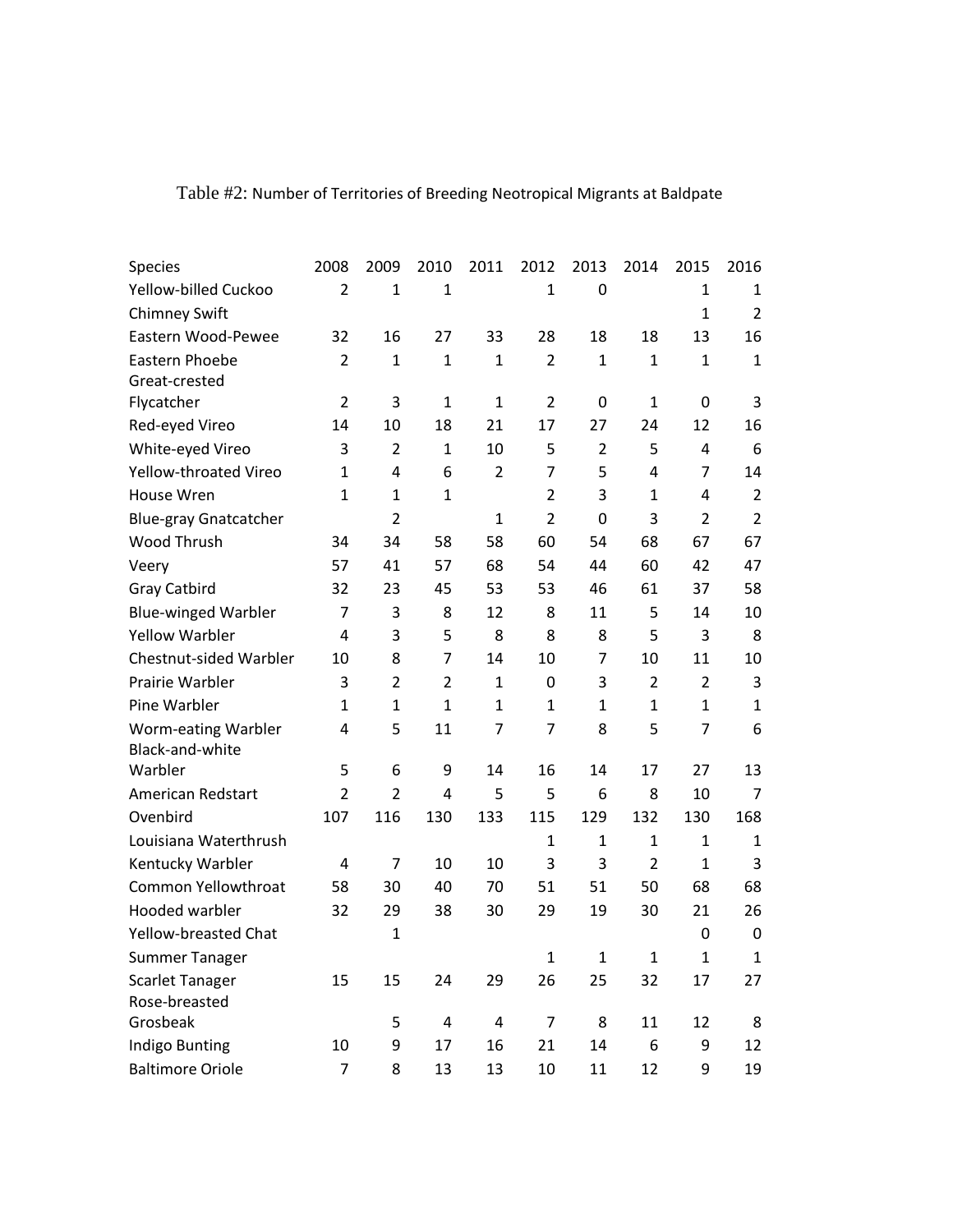Note: Yellow-breasted Chat found in powerline ROW during breeding season in 2016 outside of study route but within Baldpate IBA.

Non-avian species of conservation concern are also found on Baldpate. Two reptiles of conservation concern in New Jersey, Eastern Box turtle and Northern Copperhead, breed at Baldpate. Eight Eastern Box Turtles were found at Baldpate in the summer of 2016, two of them in the ROW, indicating a low density breeding population in the area affected by PennEast. A 2016 study by Friends of Hopewell Valley Open Space (FoHVOS) found a breeding population of northern copperheads on Baldpate. Copperheads were not mentioned in the draft EIS. A healthy population of Shagbark Hickory is found on Baldpate, with some trees slated to be clear cut for the construction of the proposed PennEast pipeline. The tree species is protected as it is the preferred roosting site of the federally endangered Indiana Bat. The draft EIS states that no critical habitats are affected but since there has not been a thorough search for the bat at Baldpate, this statement cannot be verified. Several plant species of conservation concern that have been documented at Baldpate by FoHVOS were also not mentioned in the draft EIS.

The route of the proposed PennEast pipeline cuts through the edge of the Sourland Mountain Region IBA. The interior forest breeding Neotropical migrants are the same as at the Baldpate Mountain IBA. While the area of the Sourland Mountain IBA adjacent to the PennEast route, the D&R Greenway Rock Hopper Preserve, has not been thoroughly studied, eBird records show the presence of several New Jersey listed species, NJ threatened Red-headed Woodpecker and New Jersey special concern species Wood Thrush, Veery, Hooded Warbler, Kentucky Warbler, and Worm-eating Warbler. The preserve contains areas of high quality Spicebush thickets. Louisiana Waterthrush breed in the maze of small streams in the preserve. The streams crossed by the Yellow Trail are vulnerable to blasting from the PennEast pipeline construction. A more thorough breeding survey of this area is needed to determine the number of breeding pairs of Waterthrush. The USFWS Trust list species Fox Sparrow winters in the Rock Hopper Preserve. Barred Owls breed in low density in the Sourland Mountain IBA. One area of the Rock Hopper Preserve has good potential habitat for Barred Owl and should be surveyed. The Rock Hopper Preserve is a high quality habitat area of the Sourland Mountain IBA which needs thorough boots-on-the-ground studies, including detailed mapping of breeding birds and migration use.

The proposed PennEast pipeline route also crosses the Pole Farm IBA. Grassland species of conservation concern that nest at the Pole Farm are NJ threatened American Kestrel; NJ threatened breeding Grasshopper Sparrow and Bobolink; and NJ special concern breeding Eastern Meadowlark, Brown Thrasher, and Yellow-breasted Chat. USFWS Trust Resource List species Blue-winged and Prairie Warblers also breed at the Pole Farm. Breeding bird mapping surveys are needed to determine if breeding territories used by these species are affected by the proposed pipeline route. N J special concern species Northern Harrier and Short-eared Owl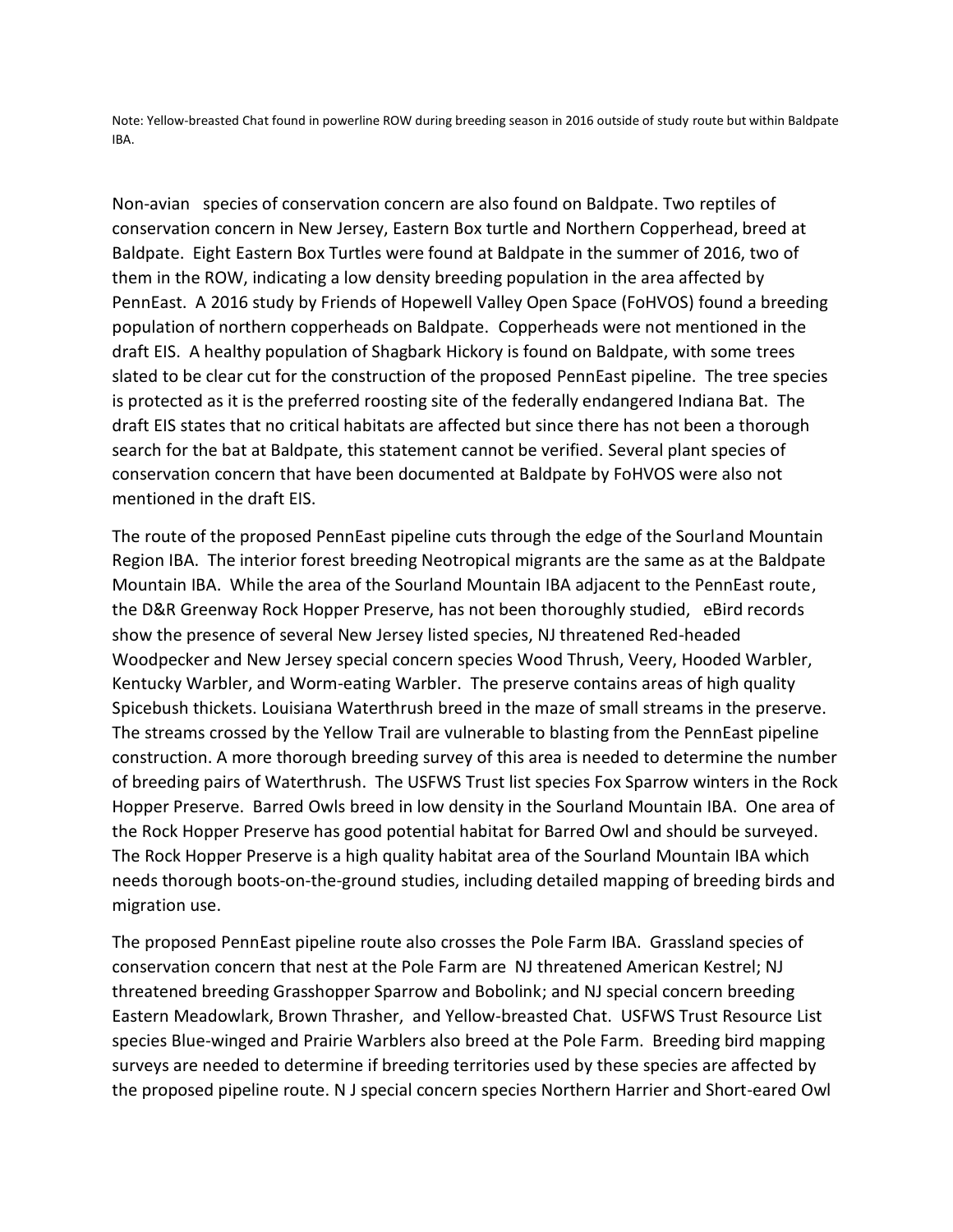have winter roosts at the Pole Farm. Winter surveys are needed to determine if the areas used by these species are affected by the pipeline and its construction. NJ special concern species Vesper Sparrow has been reported during fall migration, raising concerns about the pipeline effects on migrating species. New Jersey endangered breeding and non-breeding threatened Bald Eagles have been reported at the Pole Farm throughout the year. Their use of the Pole Farm need to be better documented.

The Everittstown Grasslands IBA eBird bar graph lists the following species of conservation concern: The NJ threatened breeding Red-headed Woodpecker (winter records); NJ threatened breeding American Kestrel and Grasshopper Sparrow (older records) during the breeding season; NJ threatened breeding and special concern non-breeding Bobolink during migration; NJ special concern Eastern Meadowlark; and NJ Special concern breeding Brown Thrasher during breeding season. Note that eBird coverage of the area is sparse so this list is incomplete. A complete, up to date breeding and migration survey is needed.

The Musconetcong Gorge IBA eBird bar graph lists 212 bird species using the IBA, including eighty-two Neotropical migrants, and lists the following species of conservation concern: NJ endangered breeding and threatened non-breeding Bald Eagle during breeding season; NJ endangered breeding and non-breeding special concern Red-shouldered Hawk; NJ breeding special concern Copper's Hawk during breeding season; NJ threatened breeding and nonbreeding special concern Bobolink during breeding season; NJ threatened breeding Redheaded Woodpecker, Osprey, and American Kestrel during breeding season; NJ special concern breeding Veery, Wood Thrush, Brown Thrasher, Hooded Warbler, Kentucky Warbler, Wormeating Warbler, Cerulean Warbler, Yellow-breasted Chat, and Grasshopper Sparrow during breeding season; NJ special concern Eastern Meadowlark; USFWS Trust Resource List Louisiana Waterthrush, Blue-winged Warbler, Prairie Warbler, and Black-billed Cuckoo during breeding season; and USFWS Trust List Rusty Blackbird, Fox Sparrow, and Pied-billed Grebe during overwintering season. A comparison of WCAS's Baldpate breeding study and the Baldpate eBird list shows a high correlation between eBird lists and breeding. Based on this, most, if not all, of the birds listed in eBird during the breeding season are breeding at the Musconetcong Gorge IBA. Mapping of breeding birds is needed to accurately assess the damage PennEast will do to breeding habitats.

In Pennsylvania, the proposed PennEast pipeline crosses the Hickory Run State Park IBA and the globally ranked Kittatinny Ridge IBA, a globally important raptor migration corridor. eBird records for Hickory Run State Park show 136 species including the following USFWS Trust List Species: the year-round concern listed Bald Eagle and breeding season concern listed Blackbilled cuckoo, Canada Warbler, Cerulean Warbler, Louisiana Waterthrush, Prairie Warbler, Worm-eating Warbler, and Wood Thrush. eBird records for the Kittatinny Ridge IBA show 284 species including the following USFWS Trust List species: year-round concern listed Bald Eagle and Pied Billed Grebe; breeding season concern listed Red-headed Woodpecker, Black-billed